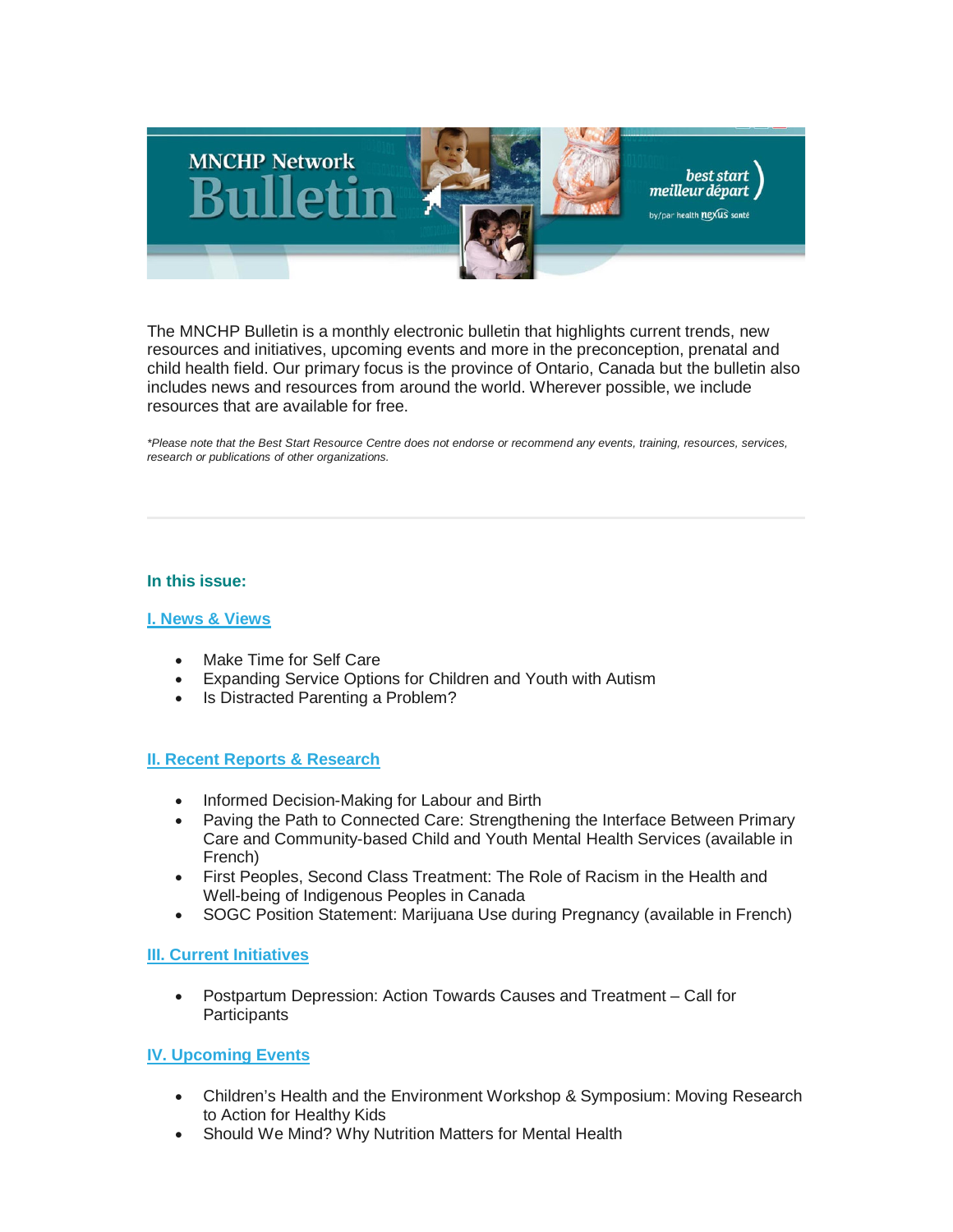• Linking for Healthy Communities: With Everyone, For Everyone

### **[V. Resources](#page-4-0)**

- Population Mental Health Promotion for Children and Youth A Collection for Public Health in Canada
- Collection of Evidence-based Maternal and Child Health Related resources Translated into Arabic

**[VI. Featured Resources by the](#page-5-0)** *Best Start Resource Centre*

- Infant Formula What You Need to Know Booklet
- Risks of Cannabis on Fertility, Pregnancy, Breastfeeding and Parenting Booklet

# <span id="page-1-0"></span>**I. News & Views**

### **Make Time for Self Care**

This article (Albrecht 2017) explores the levels of work and stress in parents' lives. In light of high levels of stress, various methods to engage in self-care are suggested. It outlines what self-care can look like and how it can be incorporated into a daily routine.

### [Read the article](https://www.bccf.ca/bccf/blog/making-time-for-self-care/)

### **Expanding Service Options for Children and Youth with Autism** (available in French)

The Government of Ontario (2007) announced that families of children with autism will have more options to support their children by providing them with a permanent direct funding option. This will allow families to choose between receiving direct service or receiving funding to purchase services for their children. This funding should be implemented by the end of the year through the Ontario Autism Program (OAP).

Learn more in [English](https://news.ontario.ca/mcys/en/2017/05/expanding-service-options-for-children-and-youth-with-autism.html?utm_source=ondemand&utm_medium=email&utm_campaign=p) or [French](https://news.ontario.ca/mcys/fr/2017/05/de-nouvelles-options-de-services-pour-les-enfants-et-les-jeunes-autistes.html)

### **Is Distracted Parenting a Problem?**

In a blog post from the International Childbirth Education Association (Walls 2017) nurse Donna Walls discusses the issue of distracted parenting with regard to screen time and cell phone use. Walls cites a number of studies to illustrate the impact of distracted parenting on children and provides suggestions on how to safely use technology, particularly for infants and in the early years.

### [Read the post](https://birthperspectives.com/2017/04/20/is-distracted-parenting-a-problem/)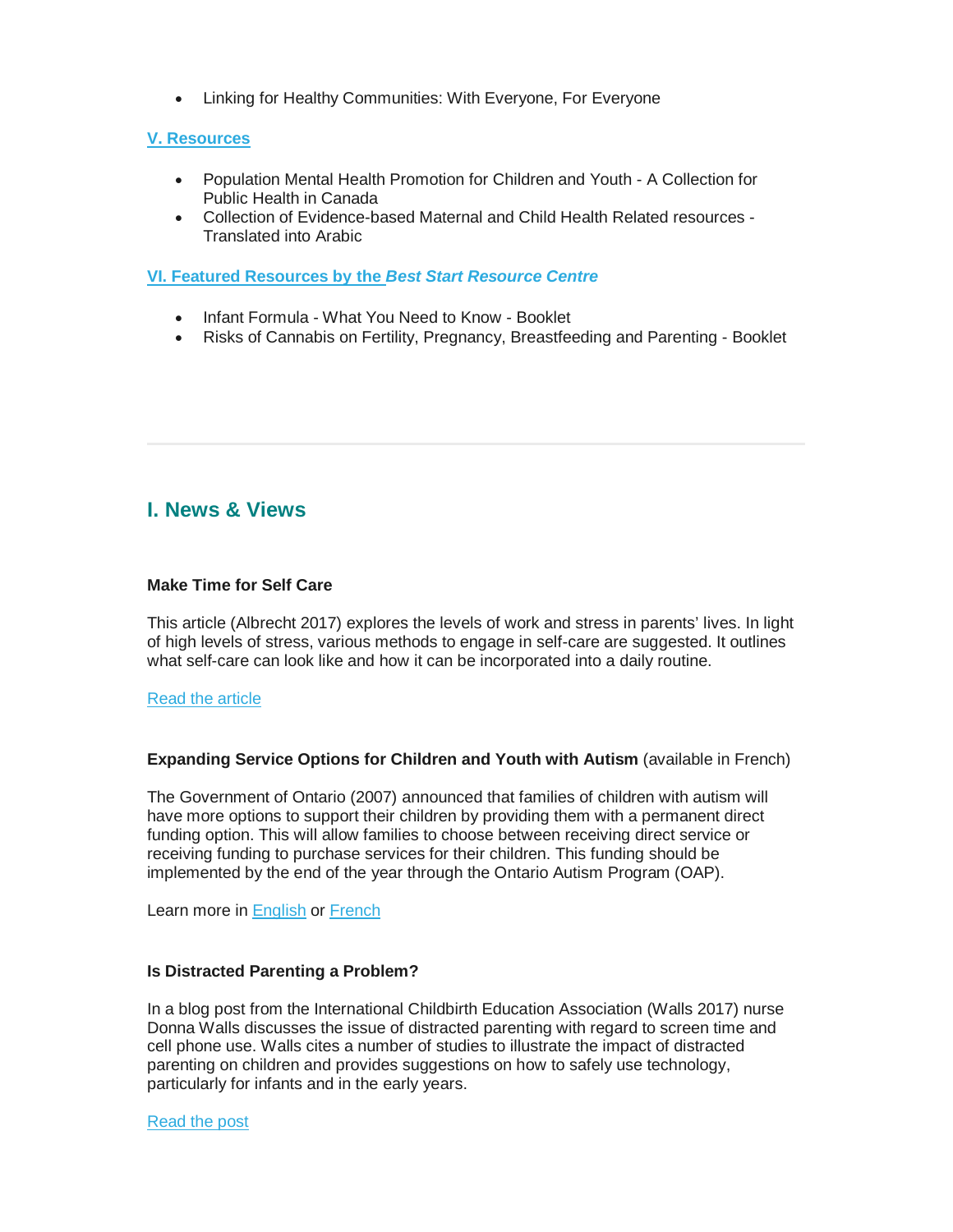# <span id="page-2-0"></span>**II. Recent Reports & Research**

### **Informed Decision-Making for Labour and Birth**

(Stirling et al. 2017)

### Summary:

The Ontario Public Health Association (OPHA) Reproductive Health Workgroup has written a position paper: Informed Decision-Making for Labour & Birth. The paper advocates for a comprehensive and evidence-informed approach to informed decision-making for labour and birth in Ontario. In order to set the context for public health's role in the discussion about informed decision-making for labour and birth, the importance of physiological labour and birth to lifelong health and wellness must be addressed. From a public health perspective, this is a key upstream health promotion strategy for the prevention of poor health outcomes for mothers and babies.

### [Read the full position paper](http://opha.on.ca/getmedia/9657686e-55ee-4222-aaea-3738248a3d9e/Informed-Decision-Making-for-Labour-and-Birth-position-paper-updated-051117.pdf.aspx)

**Paving the Path to Connected Care: Strengthening the Interface Between Primary Care and Community-based Child and Youth Mental Health Services** (available in French)

(Cappelli & Leon 2017)

In *Paving the Path to Connected Care: Strengthening the Interface Between Primary Care and Community-based Child and Youth Mental Health Services*, principal investigators, Mario Cappelli and Stephanie L. Leon examine the latest literature and evidence-informed practices to highlight the knowledge and first-hand experience of youth, families, service providers, and other stakeholders. With system transformation underway, they argue that the timing is right to move forward with the policy recommendations in this paper and to establish collaborative and integrated care partnerships to improve access to care, quality of care, and mental health outcomes of children and youth across the province.

Read the full paper in **[English](http://www.excellenceforchildandyouth.ca/blog/paving-path-connected-care) or [French](http://www.excellencepourenfantsados.ca/blog/ouvrir-la-voie-aux-soins-connectes)** 

### **First Peoples, Second Class Treatment: The Role of Racism in the Health and Wellbeing of Indigenous Peoples in Canada** (Allan & Smiley 2015)

# Executive Summary:

*First Peoples, Second Class Treatmen*t explores the role of racism in the health and wellbeing of Indigenous peoples in Canada. The authors begin with an overview of the historical and contemporary contexts of racism, and the ways in which racism is fundamentally responsible for the alarming disparities in health between Indigenous and non-Indigenous peoples. They examine Indigenous responses to racism including individual, family and community level strategies and resiliencies; health service-level responses (including Indigenous and non-Indigenous led services); efforts directed at the training of health professionals; and provincial, territorial and national-level policies and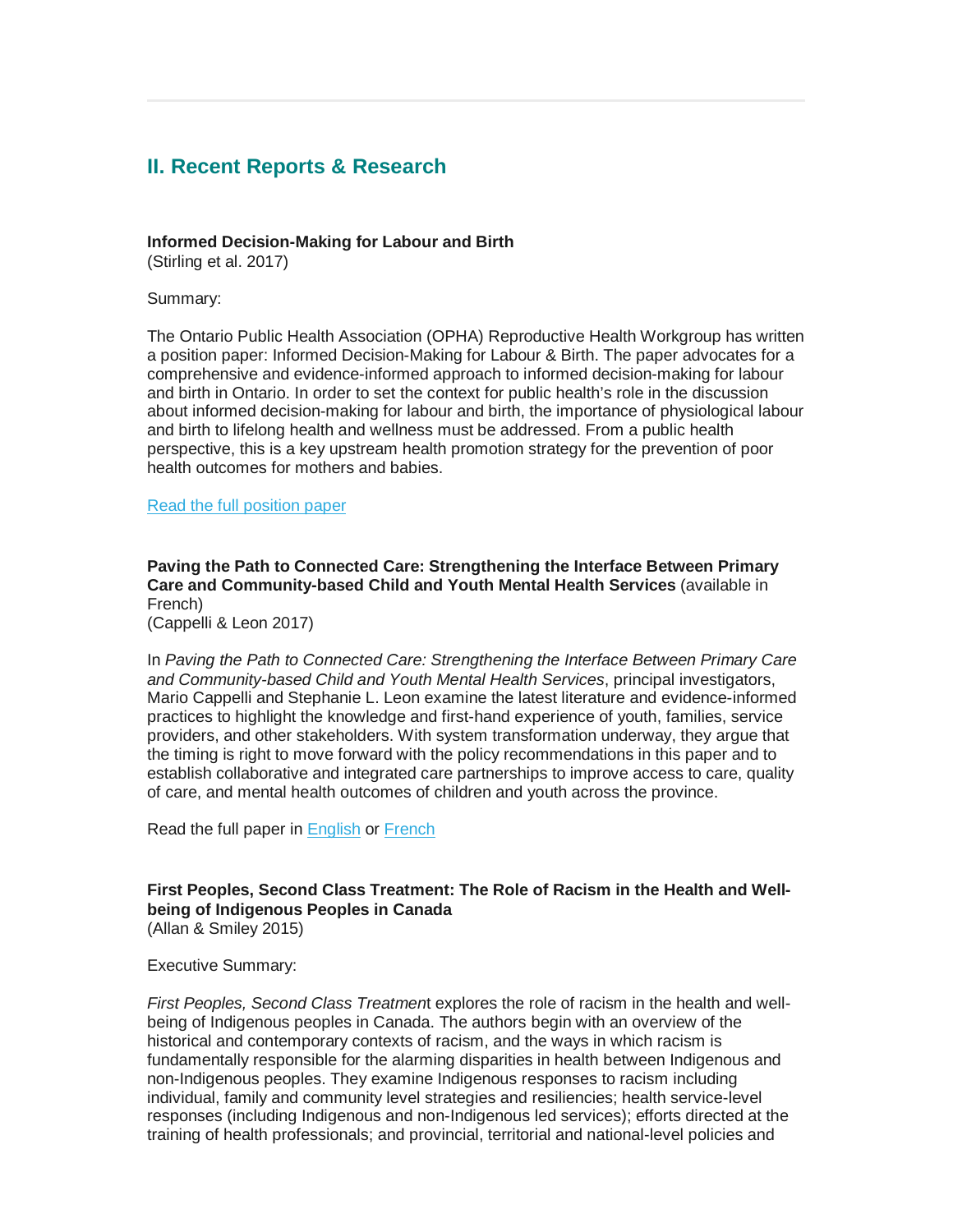#### recommendations.

#### [Read more](http://www.wellesleyinstitute.com/wp-content/uploads/2015/02/Summary-First-Peoples-Second-Class-Treatment-Final.pdf)

**SOGC Position Statement: Marijuana Use during Pregnancy** (available in French) (Society of Obstetricians and Gynaecologists of Canada 2017)

#### Summary:

Cannabis (marijuana) is the most commonly used illicit drug among pregnant women. Legalization of cannabis in Canada may reinforce the reputation of cannabis being a harmless drug and result in an increase of use among pregnant women.

Evidence-based data has shown that cannabis use during pregnancy can adversely affect the growth and development of the baby, and lead to long-term learning and behavioural consequences. There have been sufficient studies with comparable results, showing that cannabis use during pregnancy raises concerns of impaired neurodevelopment of the fetus, in addition to the adverse health consequences related to maternal and fetal exposure to the effects of smoking. Pregnancy is a critical time for the brain development of the baby and the adverse effects caused by cannabis exposure can be life-long.

The SOGC recommends that women who are pregnant or contemplating pregnancy should abstain from cannabis use during pregnancy.

Read the position statement in [English](https://sogc.org/files/letSOGCstatementCannabisUse.pdf) or [French](https://sogc.org/files/letSOGCstatementCannabisUse_FR.pdf)

# <span id="page-3-0"></span>**III. Current Initiatives**

### **Postpartum Depression: Action Towards Causes and Treatment – Call for Participants**

PPD ACT is a research study developed by Postpartum Depression: Action Towards Causes and Treatment (PACT) Consortium. This study aims to better understand the interaction of genes and environment to predict which women are at risk of postpartum depression (PPD) with the hope of developing critical knowledge that will improve detection, prevention and treatment of these conditions. The researchers are seeking women in Canada over age 18 who has ever had a live birth to participate.

### [Learn more](http://www.pactforthecure.com/)

# <span id="page-3-1"></span>**IV. Upcoming Events**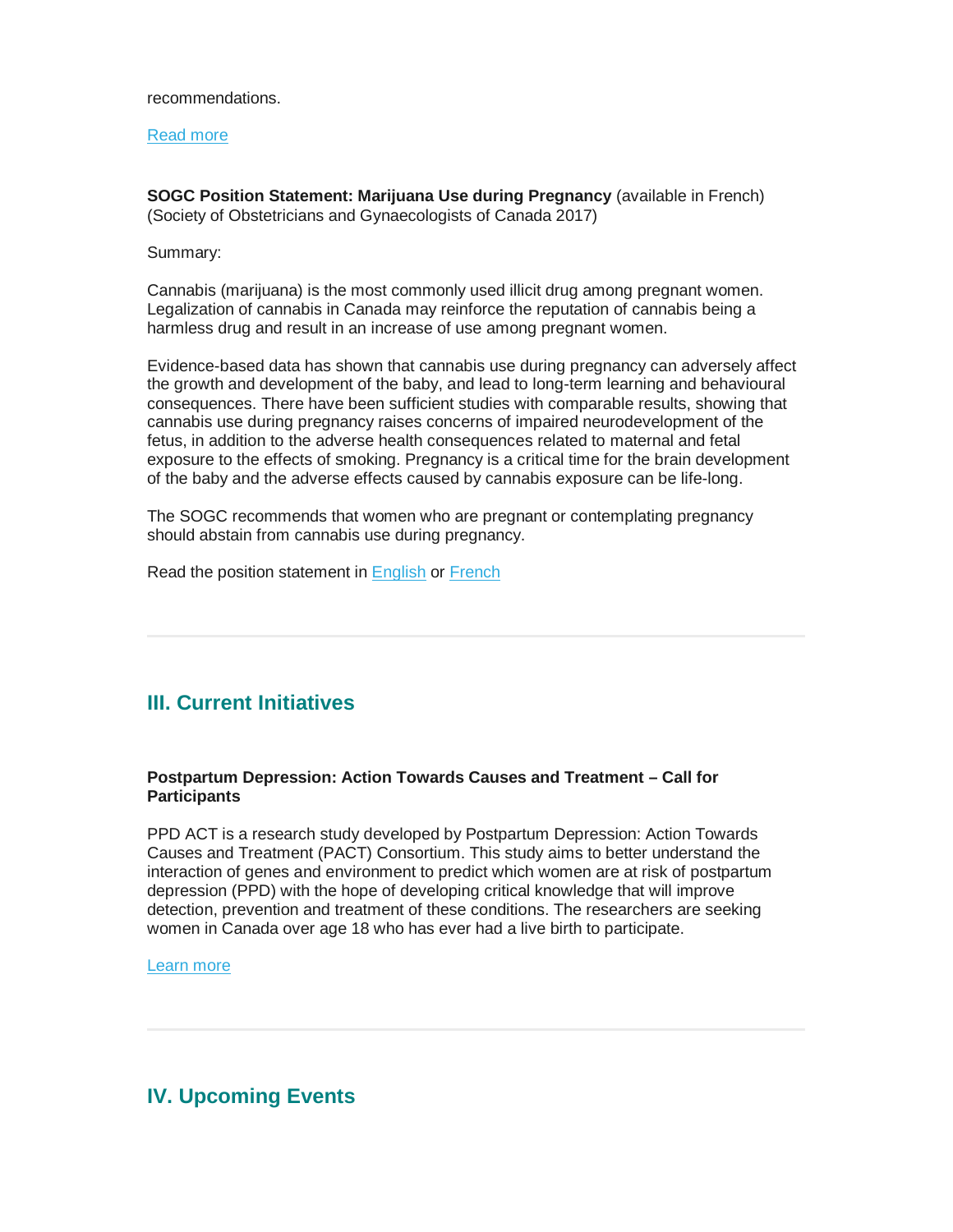### **Children's Health and the Environment Workshop & Symposium: Moving Research to Action for Healthy Kids**

June 26-28, 2017: London, ON

This workshop will focus on recent research and practice related to children's health and the built environment across three themes:

- access to healthy food
- promoting healthy physical activity including active travel and play
- healthy outdoor play and mobility

Practitioners, policymakers, health promoters and providers, community service and care providers, designers and planners, educators and all others interested in providing healthy built environments for children are invited to this workshop.

### [Learn more](http://www.theheal.ca/news_details.php?ID=132)

### **Should We Mind? Why Nutrition Matters for Mental Health**

November 9, 2017: Toronto, ON

The Nutrition Resource Centre is hosting a forum to explore the connection between nutrition and mental health. The forum will provide the opportunity to learn about current scientific research in this area as well as practical experiences of the link between mental health and nutrition. The event is being held as part of the Ontario Public Health Association's 2017 Annual Fall Forum.

### [Register online](https://nrc2017forum.sched.com/)

# **Linking for Healthy Communities: With Everyone, For Everyone**

November 20 & 21, 2017: Toronto, ON

HC Link's 2017 conference will focus on how to work across difference to build more inclusive communities. Sessions will cover equity, diversity, cultural humility, inclusion and allyship, with a focus on youth, ethnoracial, Francophone, and Indigenous communities.

[Learn more](http://hclinkontario.ca/events/conferences1.html)

# <span id="page-4-0"></span>**V. Resources**

### **Population Mental Health Promotion for Children and Youth - A Collection for Public Health in Canada**

The National Collaborating Centres for Public Health have put together this resource to increase understanding of population mental health promotion for children and youth. The goal is to start a discussion to promote collaboration to address this issue. This collection of papers includes relevant evidence to support gaps in knowledge and tools, guidelines, frameworks, and other resources to guide the work of public health professionals/practitioners.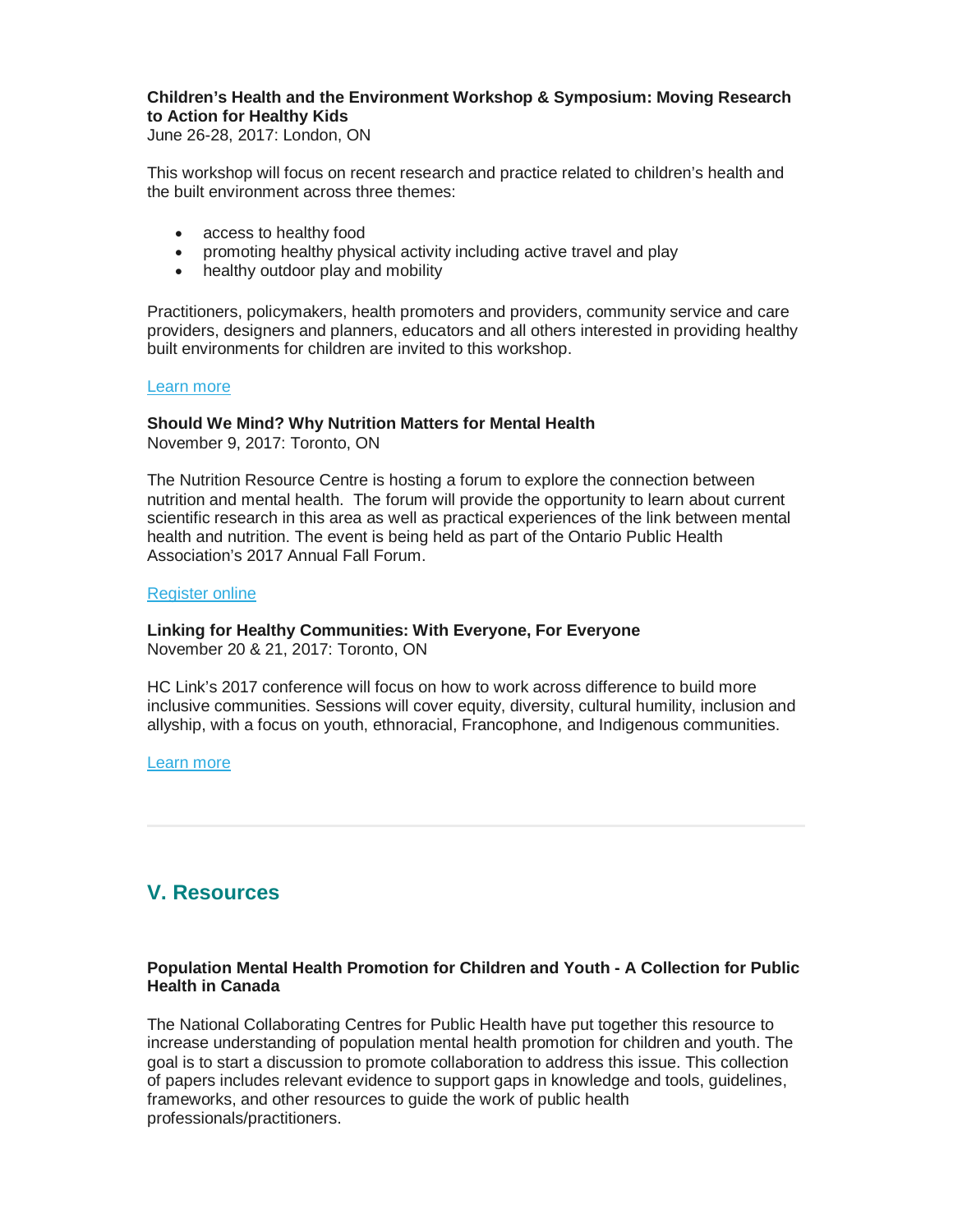### [Read more](http://nccph.ca/images/uploads/general/01_Intro_MentalHealth_NCCPH_2017_EN.pdf?pdf=Mental-health-promotion-for-children-and-youth&utm_source=newsletter&utm_medium=email&utm_campaign=PMH_01_En)

### **Collection of Evidence-based Maternal and Child Health Related Resources - Translated into Arabic**

The Public Health Agency of Canada and Immigration, Refugees and Citizenship Canada have translated a number of maternal and child health resources into Arabic. These resources include information related to prenatal care, breastfeeding, child health and safety, nutrition, behaviour, early child development and parental coping skills.

The documents can be accessed by sending a request to [DCA.public.inquiries@phac](mailto:DCA.public.inquiries@phac-aspc.gc.ca)[aspc.gc.ca](mailto:DCA.public.inquiries@phac-aspc.gc.ca)

# <span id="page-5-0"></span>**VI. Featured Resources by the** *Best Start Resource Centre*



### **Infant Formula - What You Need to Know - Booklet**

(BFI Strategy for Ontario 2017)

This booklet is designed to guide families with informed decision making regarding infant feeding. The booklet provides information on safe preparation, storage and feeding of formula. As part of the Baby-Friendly Initiative, this resource is intended for individual discussion, and is not intended to be on display nor given out in group situations.

Available in print in English and French. Available in PDF in [English,](http://www.beststart.org/resources/breastfeeding/B19/FormulaBooklet_B19-E.pdf) [French,](http://www.beststart.org/resources/breastfeeding/B19/PreparationNourrissonsLivret_B19-F.pdf) [Arabic,](http://www.beststart.org/resources/breastfeeding/B19/FormulaBookletArabic_B19-AR.pdf) [Bengali,](http://www.beststart.org/resources/breastfeeding/B19/FormulaBookletBengali_B19-BN.pdf) [Chinese \(Simplified\) ,](http://www.beststart.org/resources/breastfeeding/B19/FormulaBookletChinese_B19-CH.pdf) [Farsi,](http://www.beststart.org/resources/breastfeeding/B19/FormulaBookletFarsi_B19-FA.pdf) [Gujarati,](http://www.beststart.org/resources/breastfeeding/B19/FormulaBookletGujarati_B19-GU.pdf) [Hindi,](http://www.beststart.org/resources/breastfeeding/B19/FormulaBookletHindi_B19-HI.pdf) [Korean,](http://www.beststart.org/resources/breastfeeding/B19/FormulaBookletKorean_B19-KO.pdf) [Punjabi,](http://www.beststart.org/resources/breastfeeding/B19/FormulaBookletPunjabi_B19-PU.pdf) [Russian,](http://www.beststart.org/resources/breastfeeding/B19/FormulaBookletRussian_B19-RU.pdf) [Serbian,](http://www.beststart.org/resources/breastfeeding/B19/FormulaBookletSerbian_B19-SE.pdf) [Somali,](http://www.beststart.org/resources/breastfeeding/B19/FormulaBookletSomali_B19-SO.pdf) [Spanish,](http://www.beststart.org/resources/breastfeeding/B19/FormulaBookletSpanish_B19-SP.pdf) [Tagalog,](http://www.beststart.org/resources/breastfeeding/B19/FormulaBookletTagalog_B19-TAG.pdf) [Tamil,](http://www.beststart.org/resources/breastfeeding/B19/FormulaBookletTamil_B19-TAM.pdf) [Urdu,](http://www.beststart.org/resources/breastfeeding/B19/FormulaBookletUrdu_B19-UR.pdf) and [Vietnamese.](http://www.beststart.org/resources/breastfeeding/B19/FormulaBookletVietnamese_B19-VI.pdf)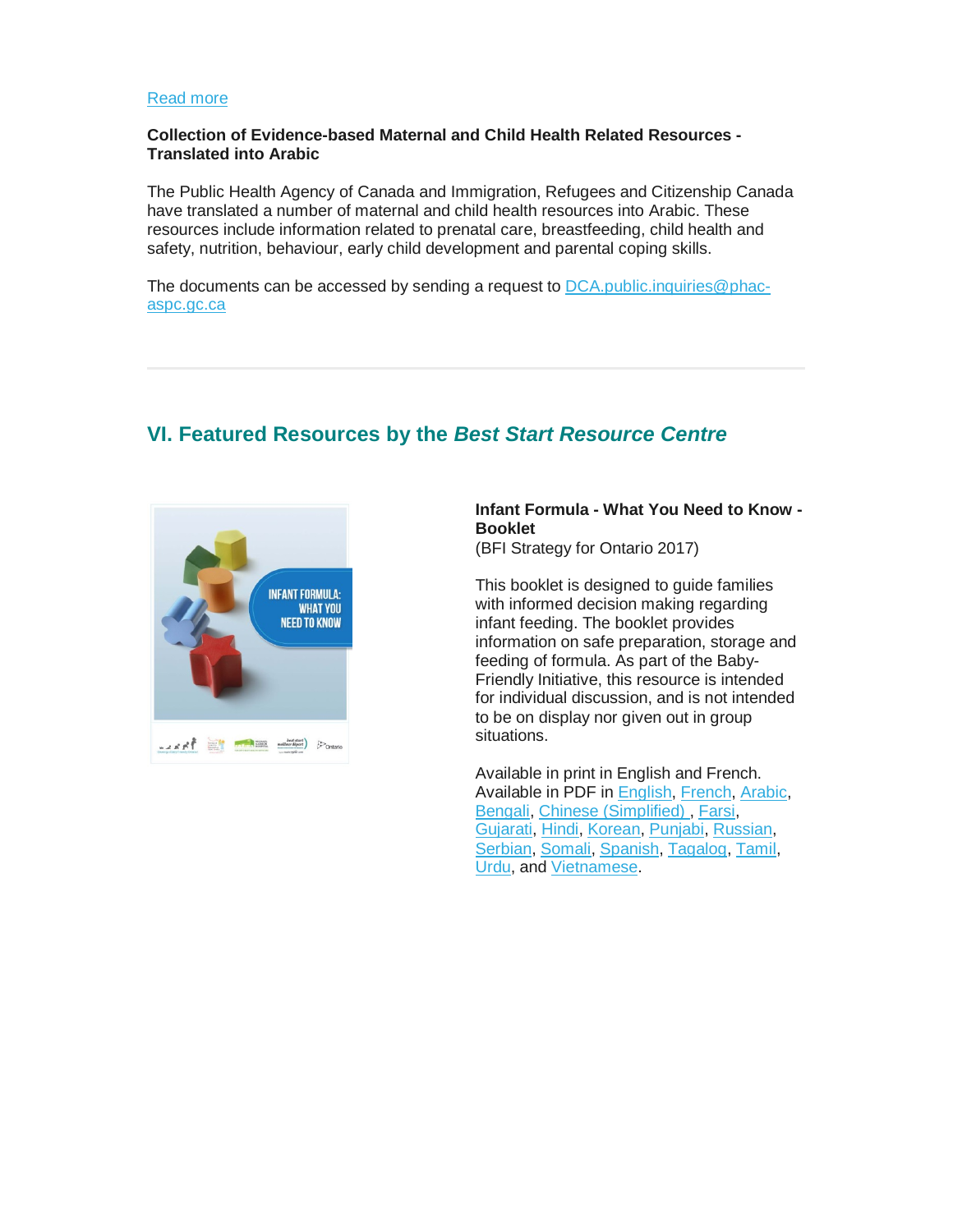

**Risks of Cannabis on Fertility, Pregnancy, Breastfeeding and Parenting - Booklet** (Best Start Resource Centre 2017)

This resource is for women and men, who are thinking about becoming parents, are pregnant, or who are new parents. It provides information about the effects of cannabis on fertility, pregnancy, breastfeeding, on children and adolescents when their mothers used cannabis during pregnancy and on parenting. This resource summarizes the current knowledge about the effects of cannabis.

Available in print and PDF in [English](http://www.beststart.org/resources/alc_reduction/RisksOfCannabis_A30-E.pdf) and [French.](http://www.beststart.org/resources/alc_reduction/LesRisquesDuCannabis_A30-F.pdf)



by/par health nexus santé

180 Dundas Street West, Suite 301, Toronto, ON M5G 1Z8

Telephone: (416) 408-2249 | Toll-free: 1-800-397-9567 | Fax: (416)

408-2122

E-mail: [beststart@healthnexus.ca](mailto:beststart@healthnexus.ca?subject=Contact%20Us)



[Unsubscribe from this list](mailto:mnchp@healthnexus.ca?subject=Unsubscribe%20from%20MNCHP%20bulletin)

[Learn more about MNCHP Network](http://lists.beststart.org/listinfo.cgi/mnchp-beststart.org) [Submit items for MNCHP Bulletins](mailto:mnchp@healthnexus.ca) [Manage your subscription and access the archives](http://lists.beststart.org/listinfo.cgi/mnchp-beststart.org)

# **Stay connected!**

• The free weekly **[Ontario Health Promotion E-mail bulletin \(OHPE\)](http://www.ohpe.ca/)** offers a digest of news,